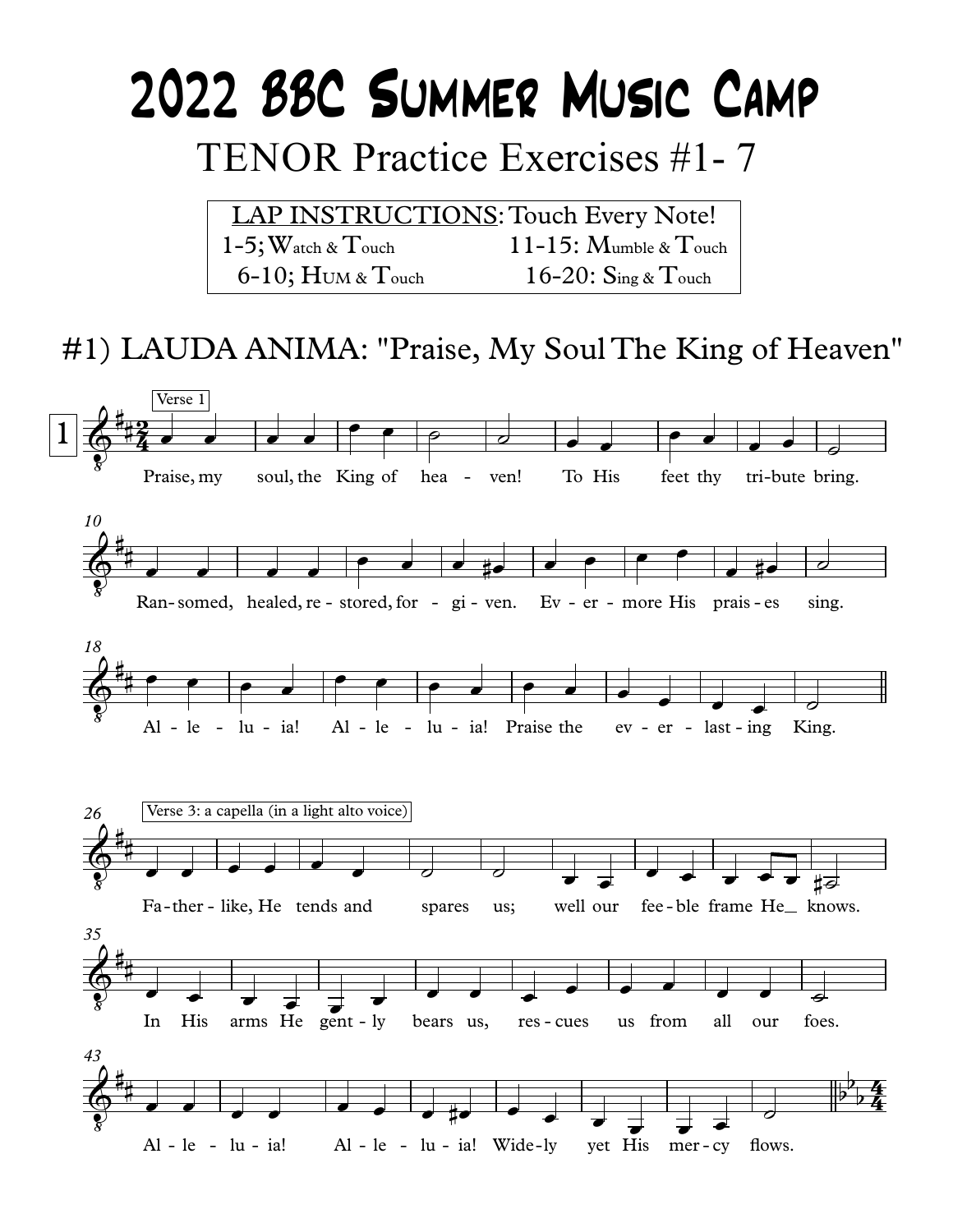#### #2) HANDEL: "But Thanks Be To God" from MESSIAH 2

This amazing piece of music begins with an Alto/Tenor duet asking a very important question. Then, the Choir enters at M25 with The Answer. In the "Answer" from the choir, there are two basic melodic/textual themes;

- 1) "But Thanks be to God" and a bunch of repetions and variations of that 5 word phrase and
- 2) "who giveth us the victory thru our Lord Jesus Christ", also with several variations and repetitions.

As you are learning this piece, please do TWO (2) things;

1) see ifyou can detect the 'variations/repetitions' of these two complimentary phrases. This is the "form" of this piece of music and if you can identify it and recognize when it happens,

you have taken a really BIG step in your music reading / music literacy skills! I believe in you!! and 2) be very 'active' in the muscular activity of your consonants, specifically; "th", 'g' and 'v', every time.

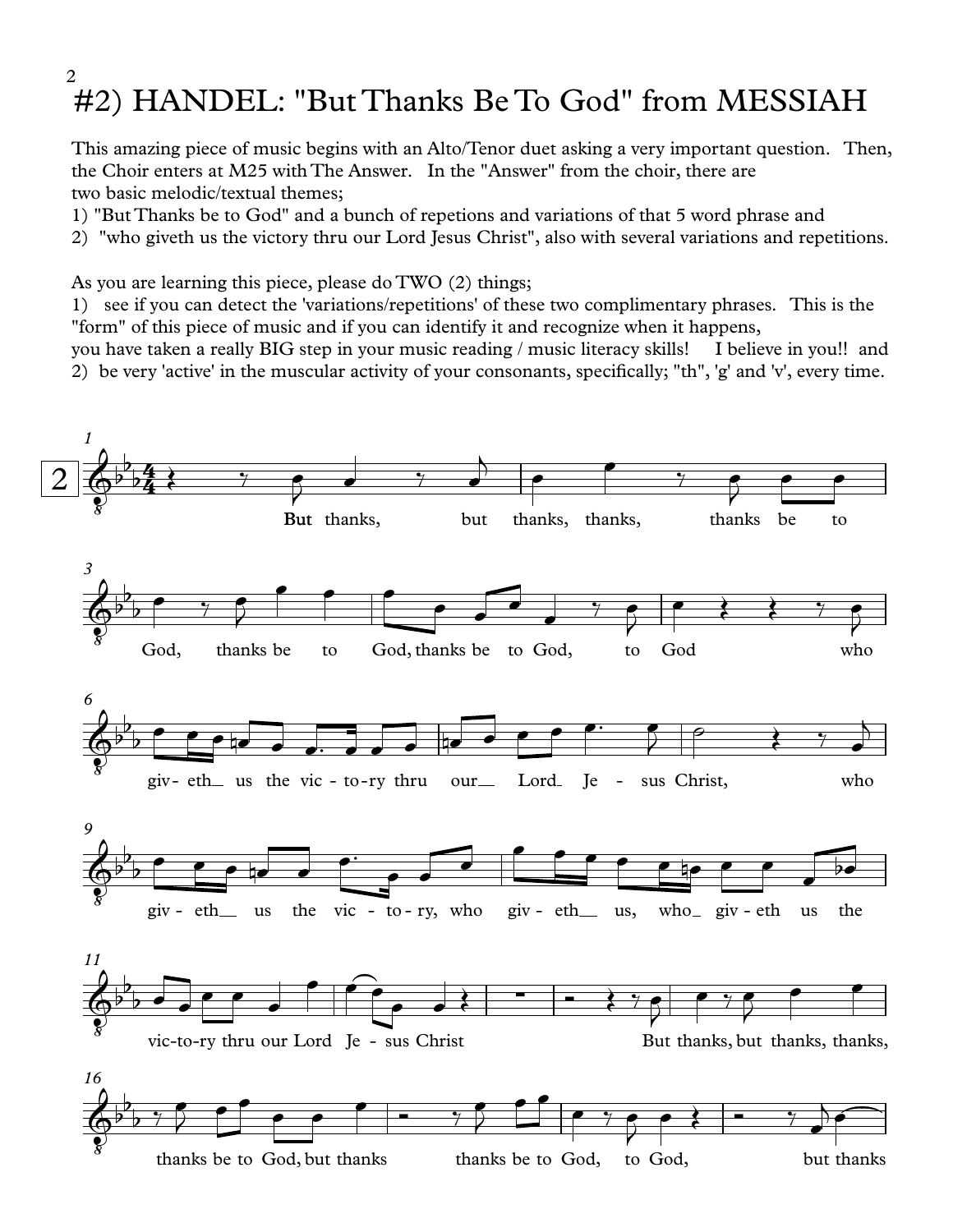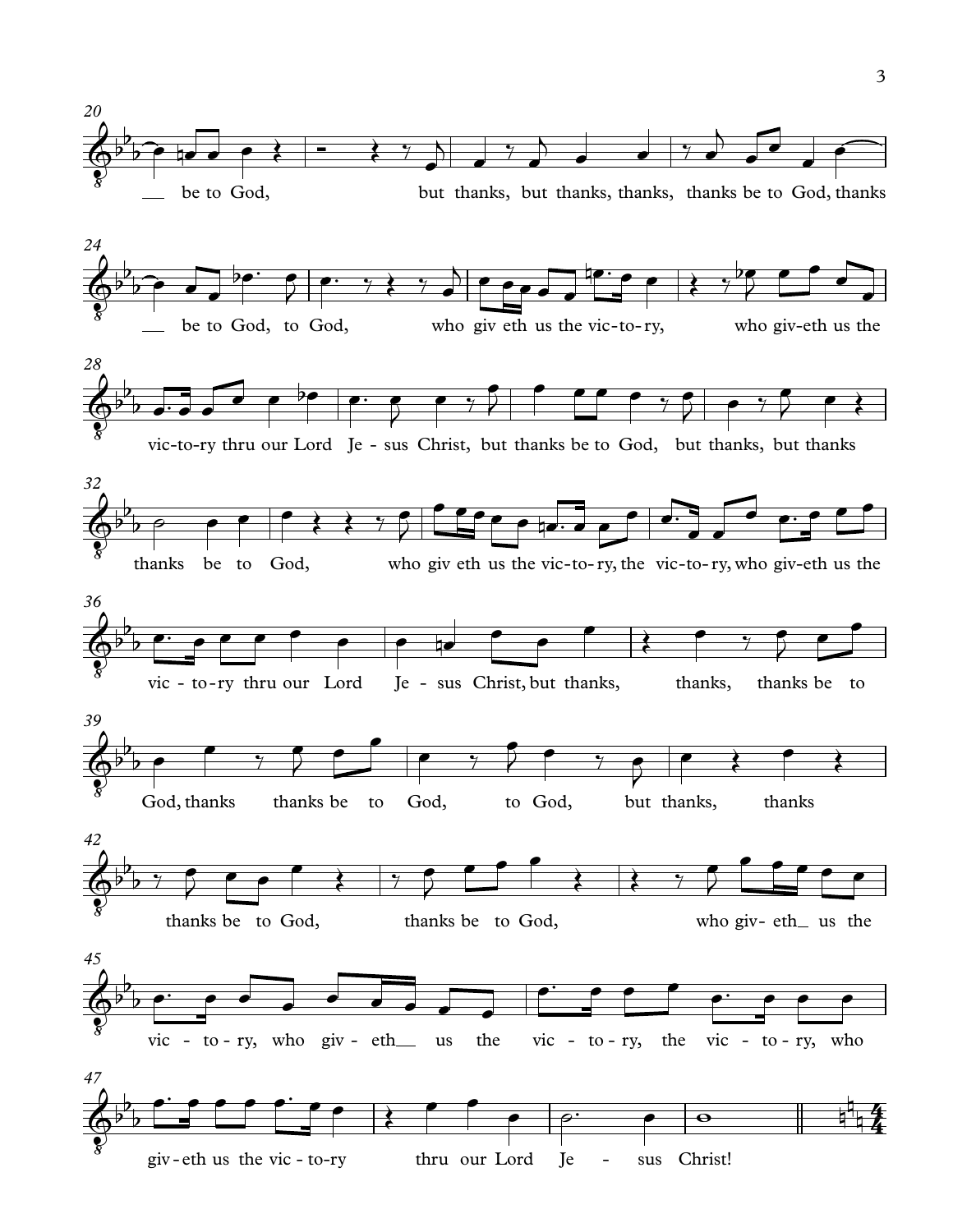#3) "Stars Fell On Alabama"

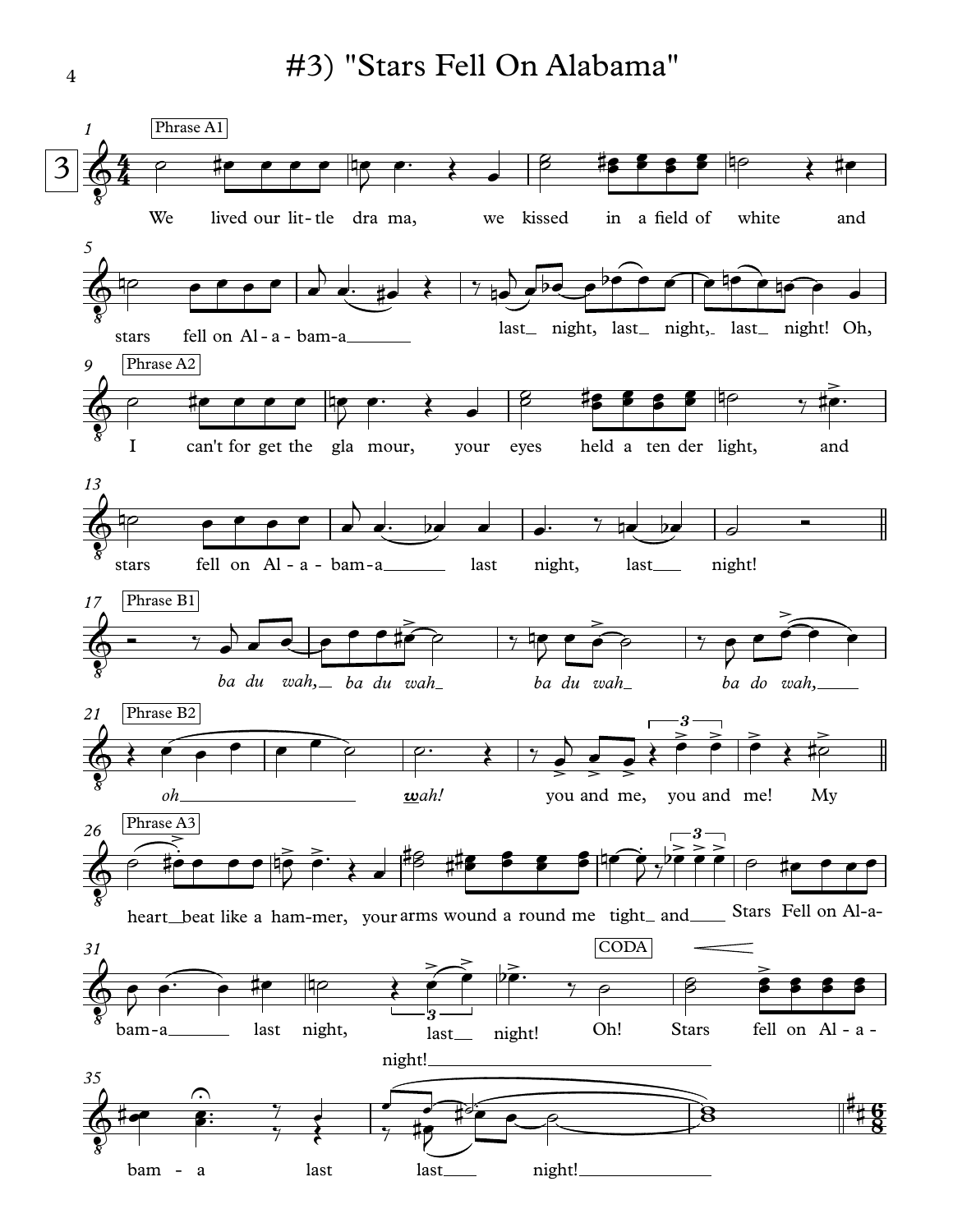## #4) HANDEL: "O Thou That Tellest" from the MESSIAH 5

Our other classical anthem from MESSIAH by Mr. Handel is "O Thou That Tellest Good Tidings To Zion. This piece begins with a very difficult ALTO/TENOR duet.The choir interrupts at M107. Glorious!

As before, there are TWO musical statements that match up with the two textual statements of the piece. 1) O Thou that tellest good tidings to Zion, Arise.

2) Say unto the cities of Juday, Behold!Your God!, the glory of the Lord isrisen upon thee.

So, as you learn this piece, look for the similarities and contrasts, the sequences and melismas. (if you don't yet know what a "sequence" is, or what a "melisma" is, don't panic! We will teach you! You will learn!)

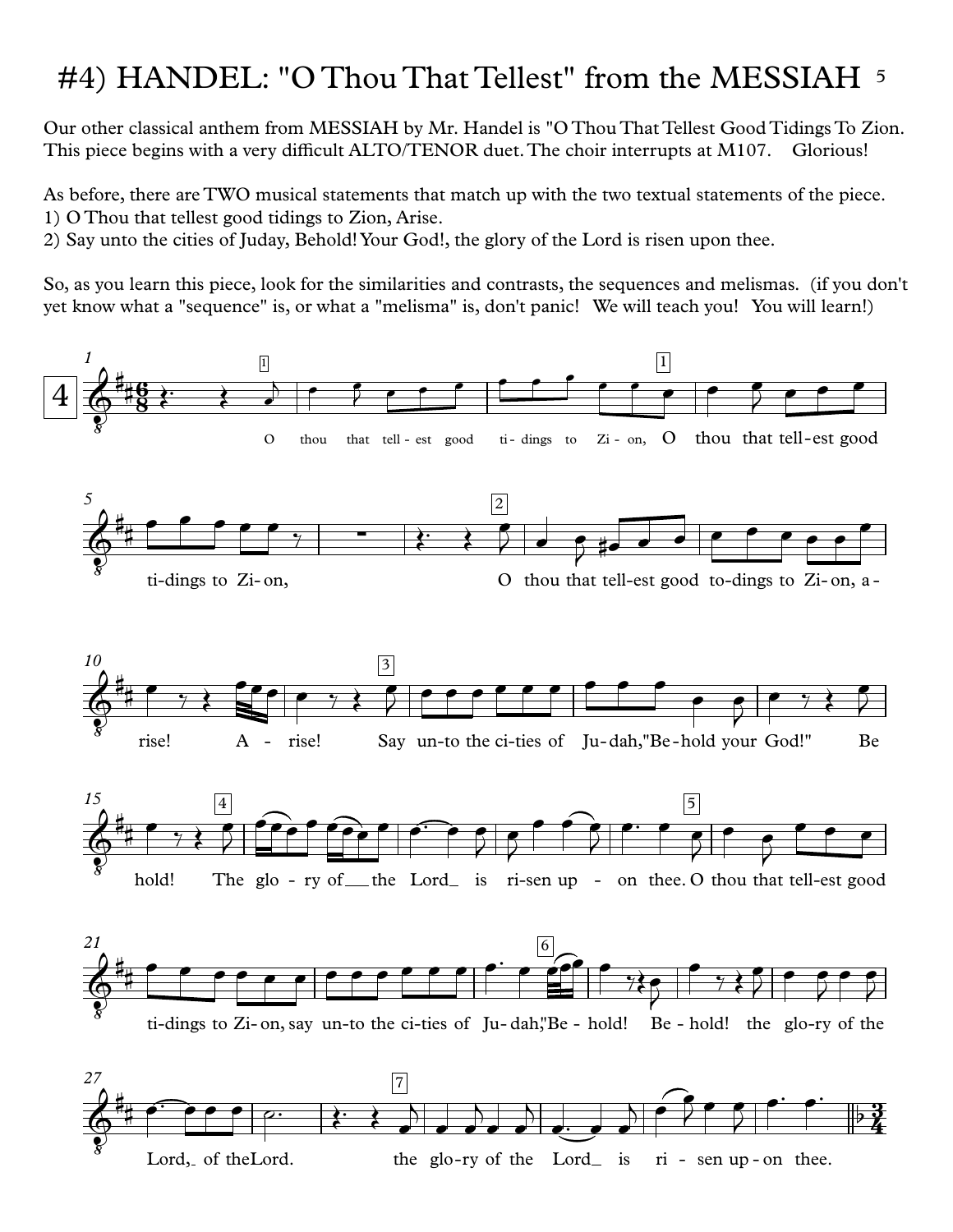#### #5) CRIMOND: "The Lord's My Shepherd" 6

This is a very old Hymn tune from the Scotland.

In Verse 4, the Tenor 1 has stems going up and Tenor 2 (on the melody) has stems going down. Try both tenor parts and be prepared to tell me which you prefer BEFORE you go to Summer Camp, please.

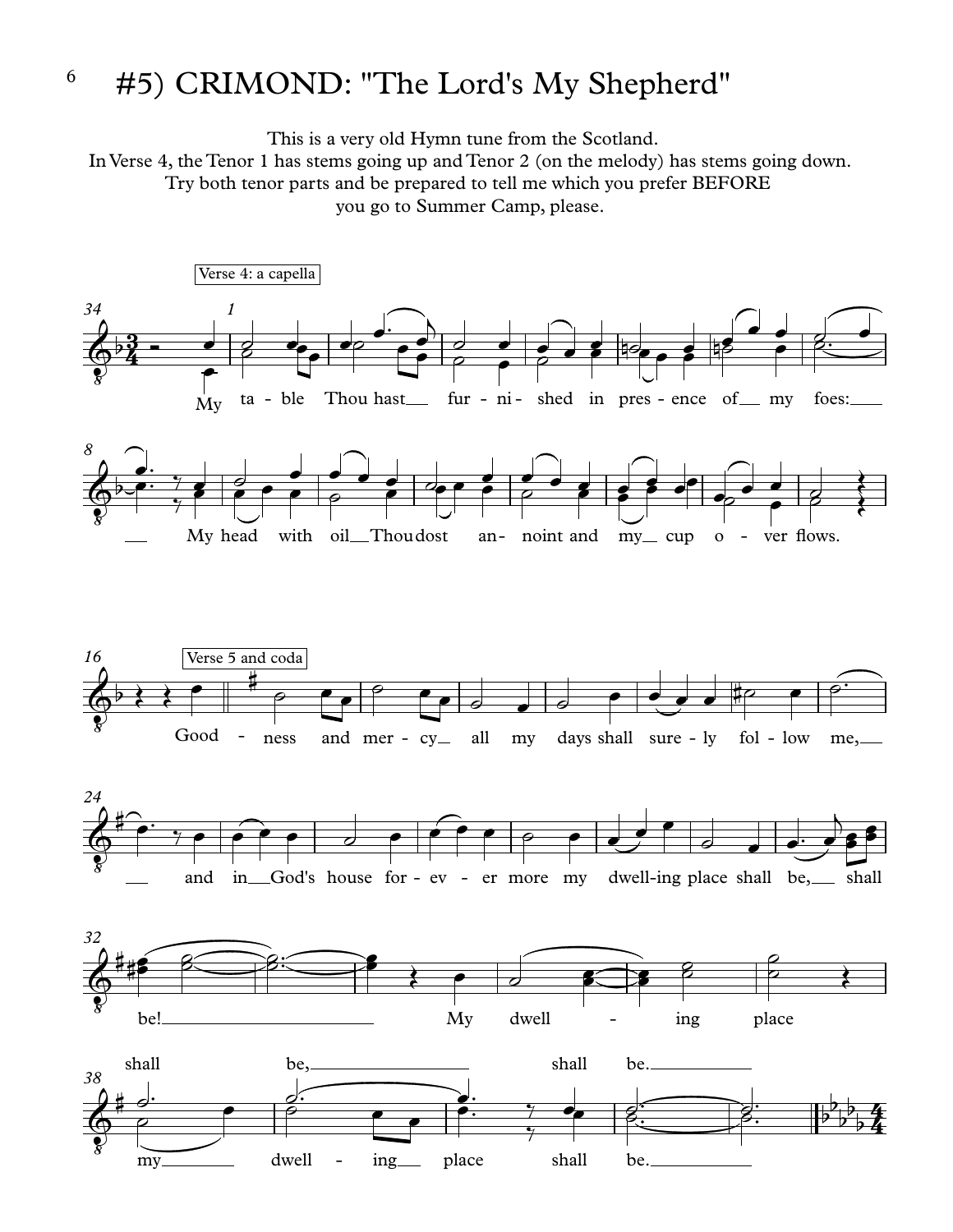#### #6) "Just As Much As Ever"

This is a 1960s ballad with a Big-Band Swing style! As with the previous song, there are an occasional measure with a Tenor 2 part. If this T2 note feel more comfortable for your voice, please make sure you tell Mr. Ken before the start of Summer Camp! Thanks!



I am still the same ol' me with the same ol' point of view. Just as much as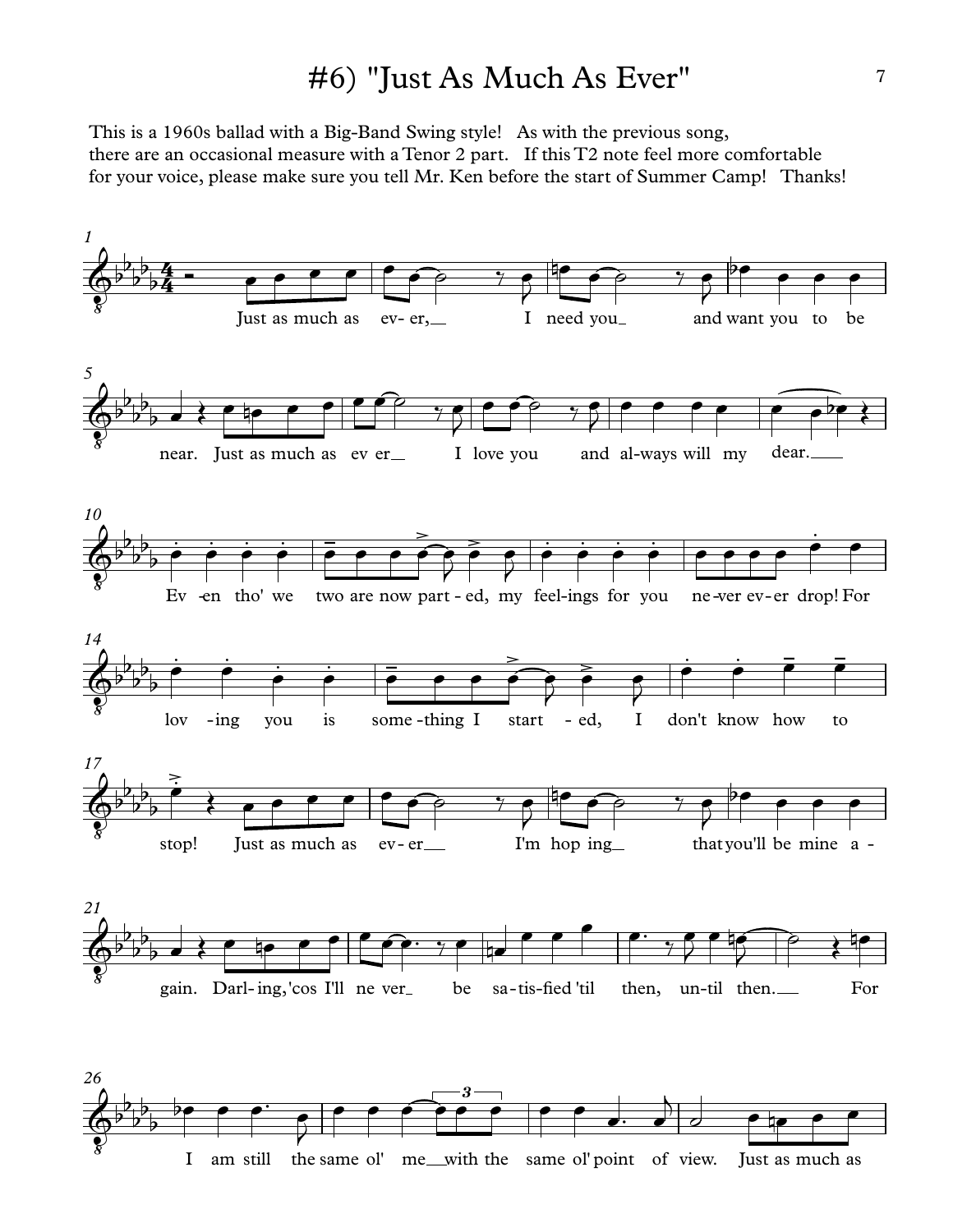

 $e^y$  **ever gon-na** stop, and just as long as  $e^y$ -er, I am hop ing that

8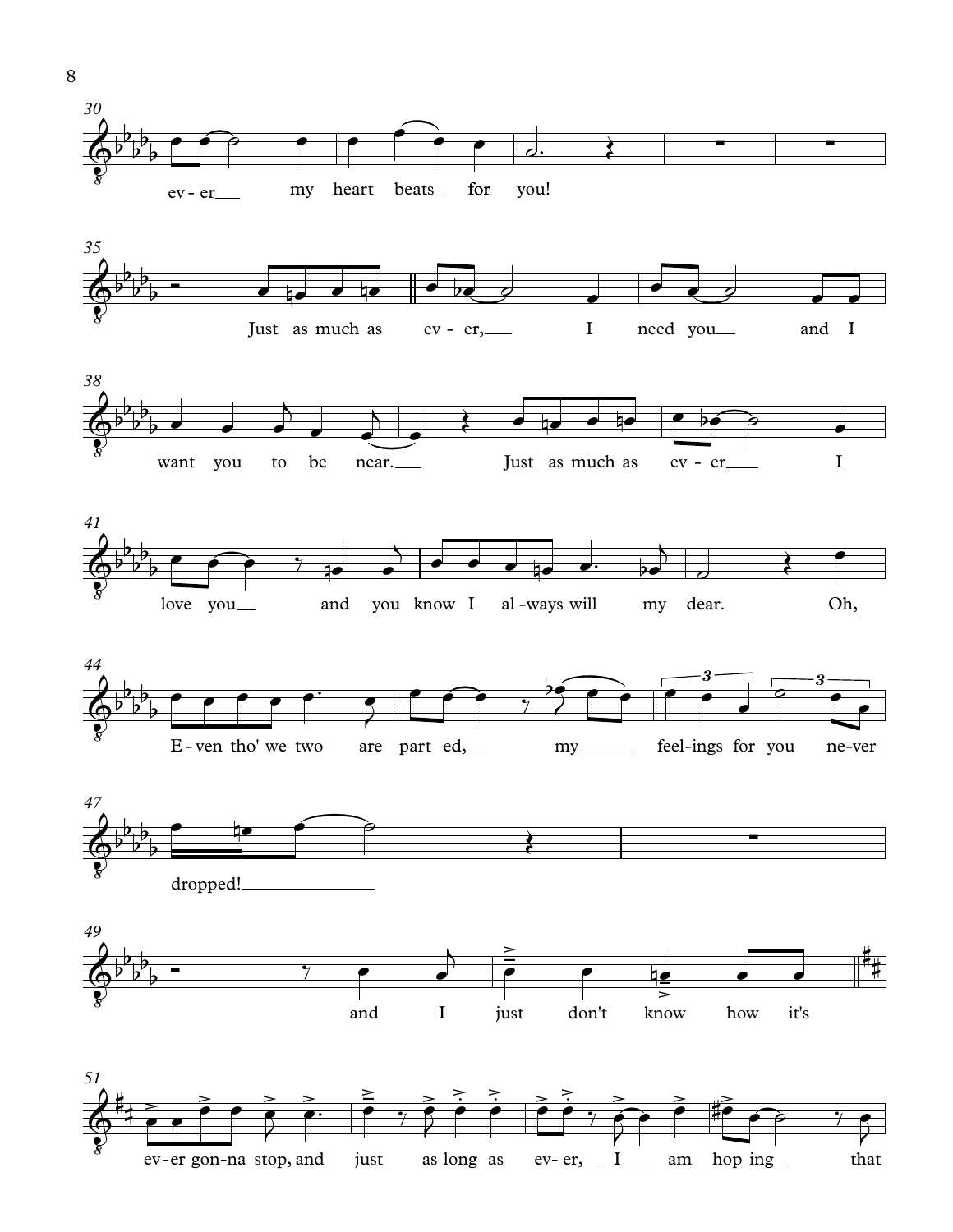